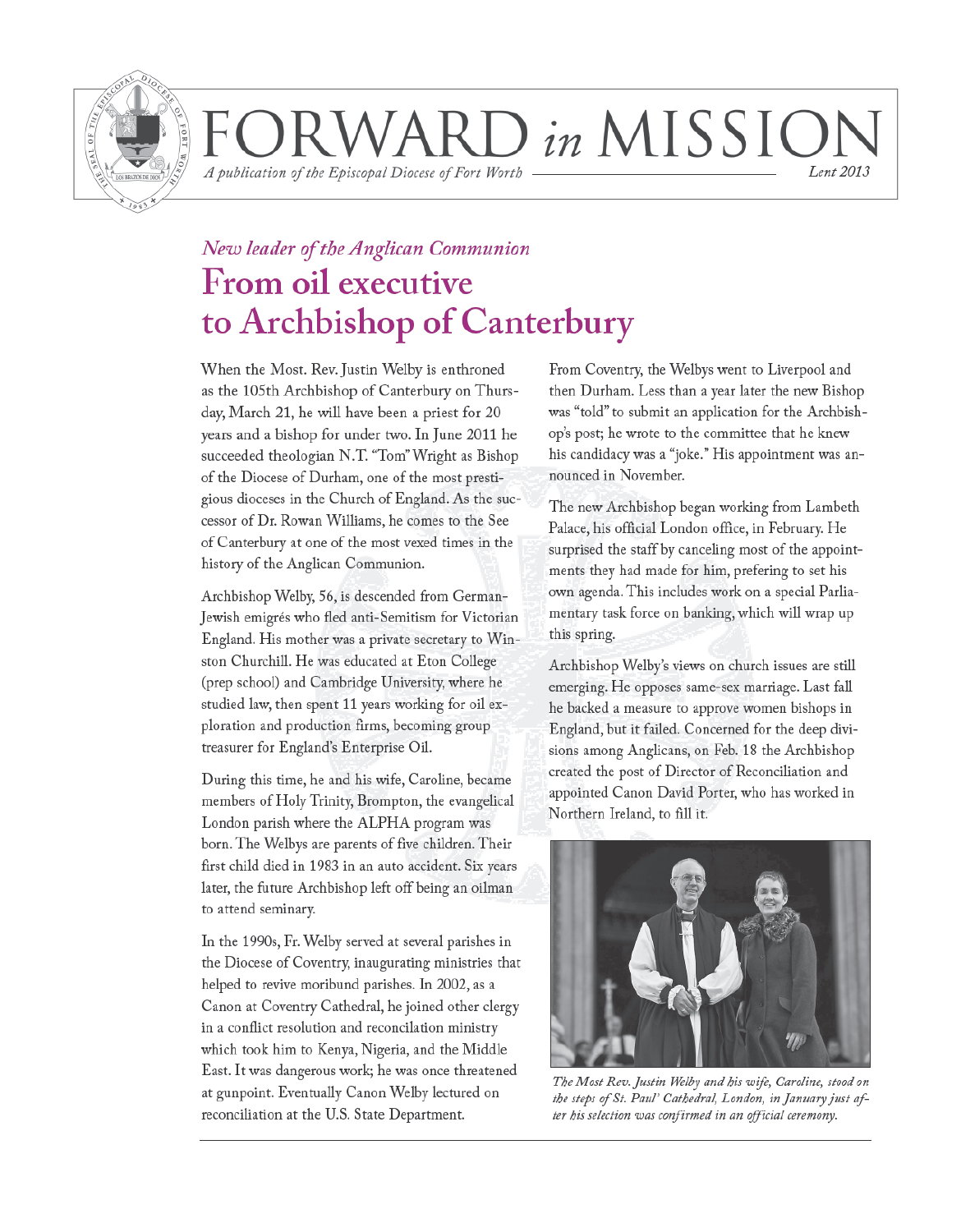

*Growing in Christ* **Confession: A step nearer to God**

*by Fr. Jon Jenkins*

Sin and holiness are never good roommates. They won't abide in the same place. Sin always tries to push holiness out. You are the landlord of your own soul. Choose to let the Spirit of God dwell in you, which begins by evicting sin.

You don't have to do it alone. The rite of confession, also called the reconciliation of a penitent, is a great aid in clearing sin from your life. Your priest is available to hear your confessions and to help you get on your way to something better. Unfortunately, whenever the clergy mention confession, fasting, or tithing, immediately people start to shut down, tune out, and try hard to think of something else. This is sad, really, because they are three of the best ways to come into a closer rela-

## *The Reconciliation of a Penitent,*

or Confession, begins on page 447 of the 1979 *Book of Common Prayer*. Two forms are offered.

To prepare for your confession, you may wish to use one of the two instructive sheets found on the diocesan Web site at fwepiscopal.org/inserts.

tionship to God. All three, by the way, are only uncomfortable if you aren't practicing them. If you are, you are probably quite comfortable talking about them, and even more comfortable in your walk with God.

After all, what makes the soul sick, if not sin, and particularly, sins that we hold on to? So why not get rid of it? Why hold on to the things that make

us feel so despicable, tired, and unworthy of God's love? Confession is absolutely one of the best things you can do for your soul.

Don't be afraid your priest will think less of you because of your sins. Trust me, he will love and respect you all the more, and become your advocate and guide, as you kick sin and the devil out of your life. Furthermore, the clergy are bound by a promise to keep silence on what you have said, so it remains confidential. Some priests say they don't remember confessions, which I find to be true myself, mostly because confessions aren't usually that memorable to start with. They are a little scary for those who bear the sin, but not as memorable for those who "prescribe the medicine." We are here to help you, not to catalogue your faults. That's the Devil's job as "the accuser," and he wants your list to be full. Don't let him prevail!

For the last six months, I've been writing a doctoral thesis on confession. I have spoken with clergy, laypeople, and youth from around the diocese to get their feel for what's going on with confession, and what could make it better. What I found might be quite helpful as we journey through Lent.

Many laypeople in our Diocese have made a first confession, found it to be exceedingly helpful, and have made many more to follow. Lay people need to hear these voices. What a marvelous gift it is to encourage another to come closer to God, and to make a serious step toward being a better disciple!

Here are a few key quotes from a survey of laypeople in our diocese:

*"Making my confession makes it feel like the sun has come up on the inside. I'm very grateful for it."*

*"In any parish, you're going to follow the Priest. If the Priest is good, then the people will follow. He has to be one step above the people. If the Priest is not embracing confession, then the people won't either."*

*"It was a kind of spiritual direction that I could never have come to on my own."*

*"I think it's a lot better than the General Confession because it kind of focuses on the accountability that you have to your faith, and*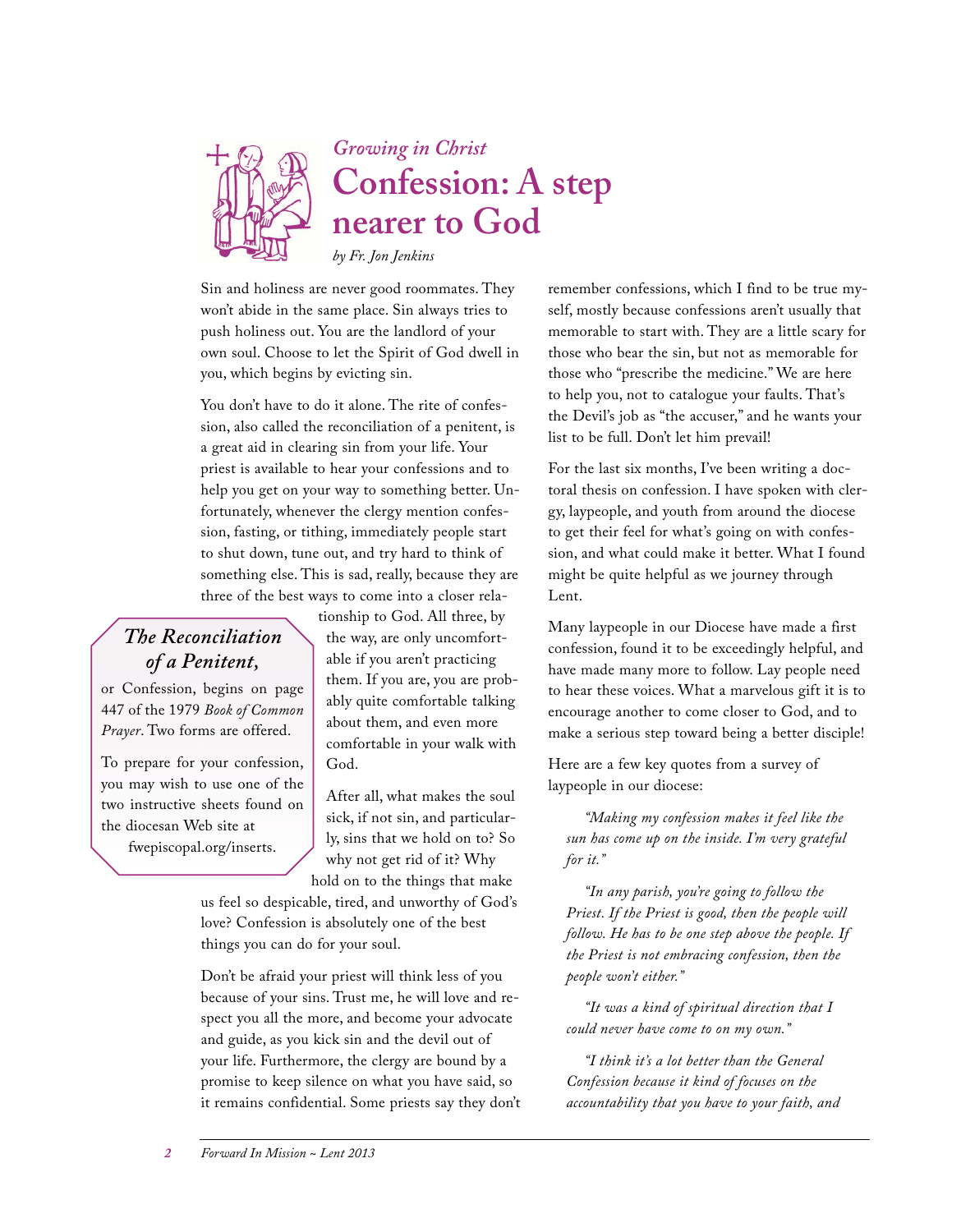*helps you follow through on it, more so than confessing on your own, or among a group of people in the Church.*

*"I don't think most people realize that it's not a bloodletting."*

In this diocese, most clergy hear confessions "by appointment only," primarily because they've found that "sitting"

for confessions has left them alone most of the time. If you were in their shoes, you might also start saying, "Just let me know when you want to make a confession, and I'll be there." But when asked, very few people said they would ever make an appointment to make a confession, because that would be, in some sense, admitting that they had a serious problem! It's a true Catch-22 situation for a priest.

Consequently, practices vary. In a handful of churches within our diocese, confessions are heard weekly. In others, they are heard during Advent or Lent, for a 4-6 week period only. In some places, they aren't heard at all. So, how do we help people get rid of their sin, when they don't come to the confessional hours, but feel too guilty to make an appointment; or when the clergy aren't offering them the opportunity and teaching that this could help their souls?

The best answer may simply be to become more comfortable with the idea of making a confession. Why look at it as a shameful practice? You should be quite pleased to know that making a good confession is probably the BEST thing you can do for your soul, second only to giving your life to Jesus. Some people have said, "I'm afraid of who will see me walking out of the confessional." But WHY?! You've just done something AMAZINGLY HOLY! You have freed your soul of sin, and come significantly closer to living in the true image of God.

Within the Anglican tradition, particularly since the Reformation, there has been much debate over whether private confession is necessary. Since the fourth Lateran Council in 1215 A.D., the Roman Catholic Church has made confession a prerequisite for communion, or for a Christian burial. Other more protestant strains say, "The General Confession is good enough." I fall somewhere in between.

The contrition you show towards God and the confession you make for your sin are sufficient for forgiveness; however, I think making a confession to a priest is a great idea because ideally it should:

1. Bring you to come to grips with your specific sin,

admitting it first of all to yourself, and then to God, and seeking guidance on a better way to live;

> 2. Give you a sense of true forgiveness, having been "loosed" from your sins ( John 20:22-23) by someone in authority who can assure you that you've made a good confession, or guide you toward making yours better; and

> 3. Result in spiritual direction and encouragement from the priest to conquer your sin, and help you put it out of your life by offering remedies, just as a physician prescribes medicine for a sickness.

> I like this quote from Lutheran pastor Deitrich Bonhoeffer, who was killed in a Nazi Prison camps:

"Why isn't confession to God sufficient? ... [because] confession to another person breaks the arrogance of pride as nothing else can. Since this

humiliation is so painful, we would rather bypass it and think it is enough to confess to God. But in our degradation we find our portion in the disgrace of Christ, who was not ashamed to stand [in our place] before the world condemned as a sinner. Confession before another person is an act of discipleship to the Cross."

– *Spiritual Care*, pp.62-63

Confession can be immensely helpful, but only if you prepare for it, and are brave enough to say, "Bless me, for I have sinned." You know it. God knows it. Why not bridge the gap? Get rid of the only thing keeping you apart: SIN!

*The rector of Christ the King, Fort Worth. Fr. Jon Jenkins is completing his thesis on "The Modern Confessional" for Nashotah House Seminary this spring and hopes to be awarded his Doctor of Ministry Degree at commencement in May.*

 $\iiint$ appy are those whose transgression is forgiven, whose sin is covered.

 $\int\int\int$ appy are those to whom the Lord imputes no iniquity, and in whose spirit there is no deceit.

Ps. 32:1-2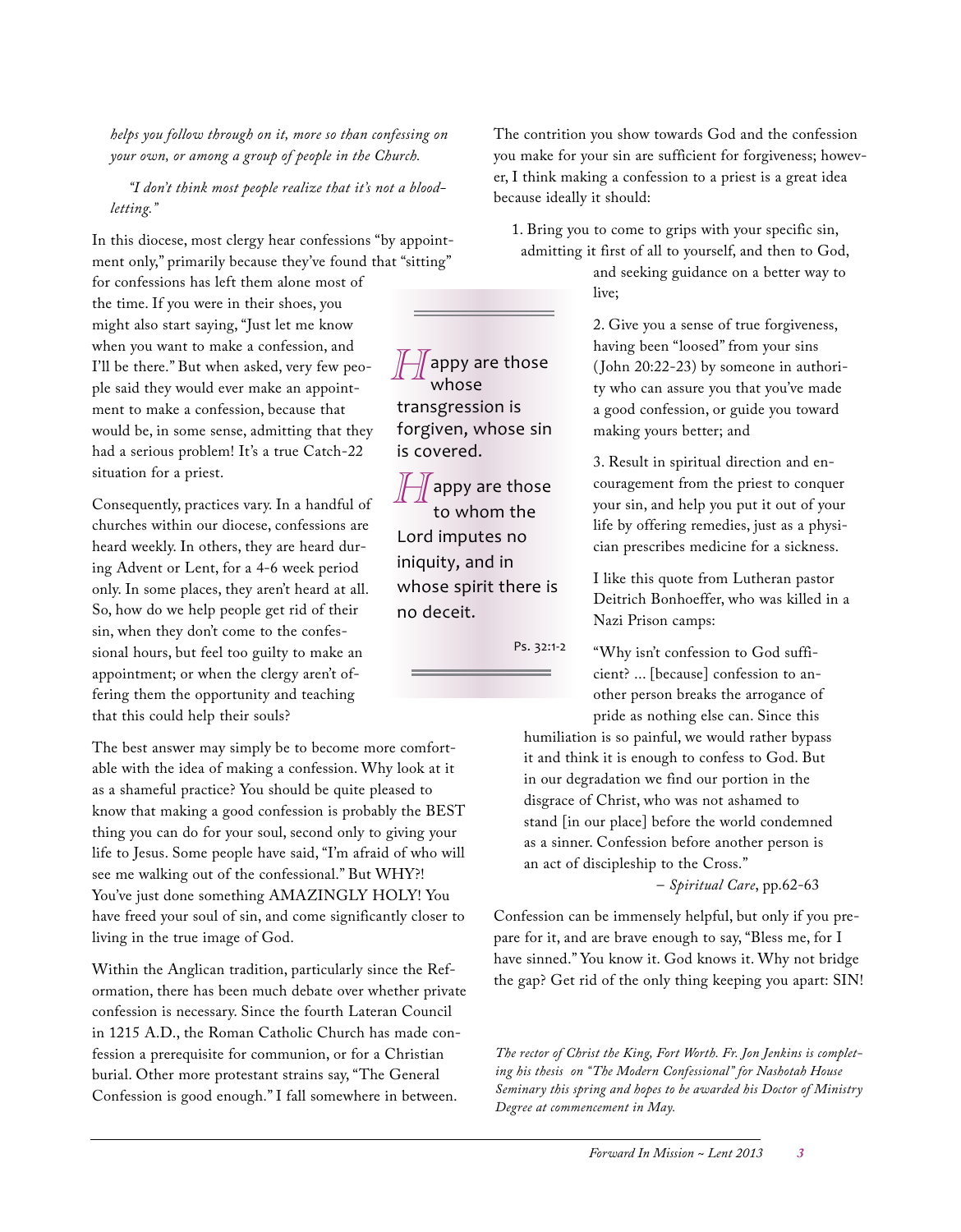# **Around the Diocese**

#### Early birds get the bargains

Early bird pricing on Summer Camp is available through March 15. Go to camperucis.org to see the full summer schedule and sign up for your discount. A deposit holds your camper's spot, and

 $\sim$  SAVE THE DATE  $\sim$ Friday, June 7 **ANY BISHOP** The **Bishop Iker** Challenge Golf Tournament 2013 **Benefiting Camp Crucis** 

the balance is due at checkin.

#### **Mass of Collegiality**

On the March 26, the Tuesday in Holy Week, diocesan clergy will gather for a service of Holy Eucharist and renewal of their ordination vows. Everyone is welcome at the service, which begins at 10:30 a.m. at St. Vincent's Cathedral in Bed-

ford. Following centuries of tradition, each rector and vicar will take a large "priest host" back to his congregation, to be used on Maundy Thursday. In addition, Bishop Iker will bless bottles of holy oil to be distributed to the clergy for use in preparing new members for baptism, for hospital visits, and other pastoral ministrations.

#### **Lenten Quiet Days**

"A Journey through the Nicene Creed" is the theme of a program on Saturday, March 9, at St. Matthias Church in Dallas. The Quiet Day begins at 9 a.m. The picture book "The Nicene Creed" will be on sale; proceeds benefit a mission program feeding orphans in Africa.

Fr. Bill Estes will celebrate Holy Eucharist and

### IN MEMORIAM

THE REV. J. RONALD BAKER ОСТОВЕР. 15, 1941 - DECEMBER 13, 2012

THE REV. JAMES U. NORWOOD MARCH 17, 1924 - FEBRUARY 10, 2013

lead meditations on Saturday, March 23, at St. Luke's in Mineral Wells, beginning at 10 a.m. The theme is "Healing and Anointing." Mail your registration to Sue Seibert, P.O. Box 61, Mineral Wells 76068.

#### En Las Manos de Dios/In the Hands of God

A retreat designed to equip leaders to make disciples through the gift of the Holy Spirit will take place Friday through Sunday, March 8-10, at Camp Crucis. Offered in both Spanish and English, the retreat starts with dinner on Friday and features 10 speakers over three days, including Dr. Glen Petta and Gary Werley. The cost for two nights and all meals is \$120 per person. Contact Amy Sanchez at 817-682-3810.

#### Clergy changes

Deacon Gloria Whitson was ordained by Bishop Iker in November and has been assigned to St. Francis Church in Willow Park. Fr. De-Wayne Adams was called as rector of St. Andrew's, Breckenridge, and will be installed during the Bishop's visitation on March 10. Fr. Nelson Koscheski has retired as rector of St. John's, Brownwood; Fr. Robert Young is serving as interim. And Fr. Scott Wilson has set April 30 as his retirement date.

#### Fr. Blewett reaches rare milestone

The Rev. Dr. William Edison Blewett celebrated 60 years in the ordained ministry on Sunday, Feb. 3, at his longtime



home parish, St. Laurence in Southlake. Born and ordained in Michigan, Fr. Blewett served parishes there, in Idaho, and Pennsylvania before relocating to North Texas. He holds an earned Ph.D. and has made 25 mission trips to Africa, where he trained clergy and catechists to spread the Gospel. He and his beloved Margot were married 38 years and raised four children. At 85 he continues to live in the house they built together and to serve weekly at the altar.

Do you have a student in College Station?

anglicanaggies.us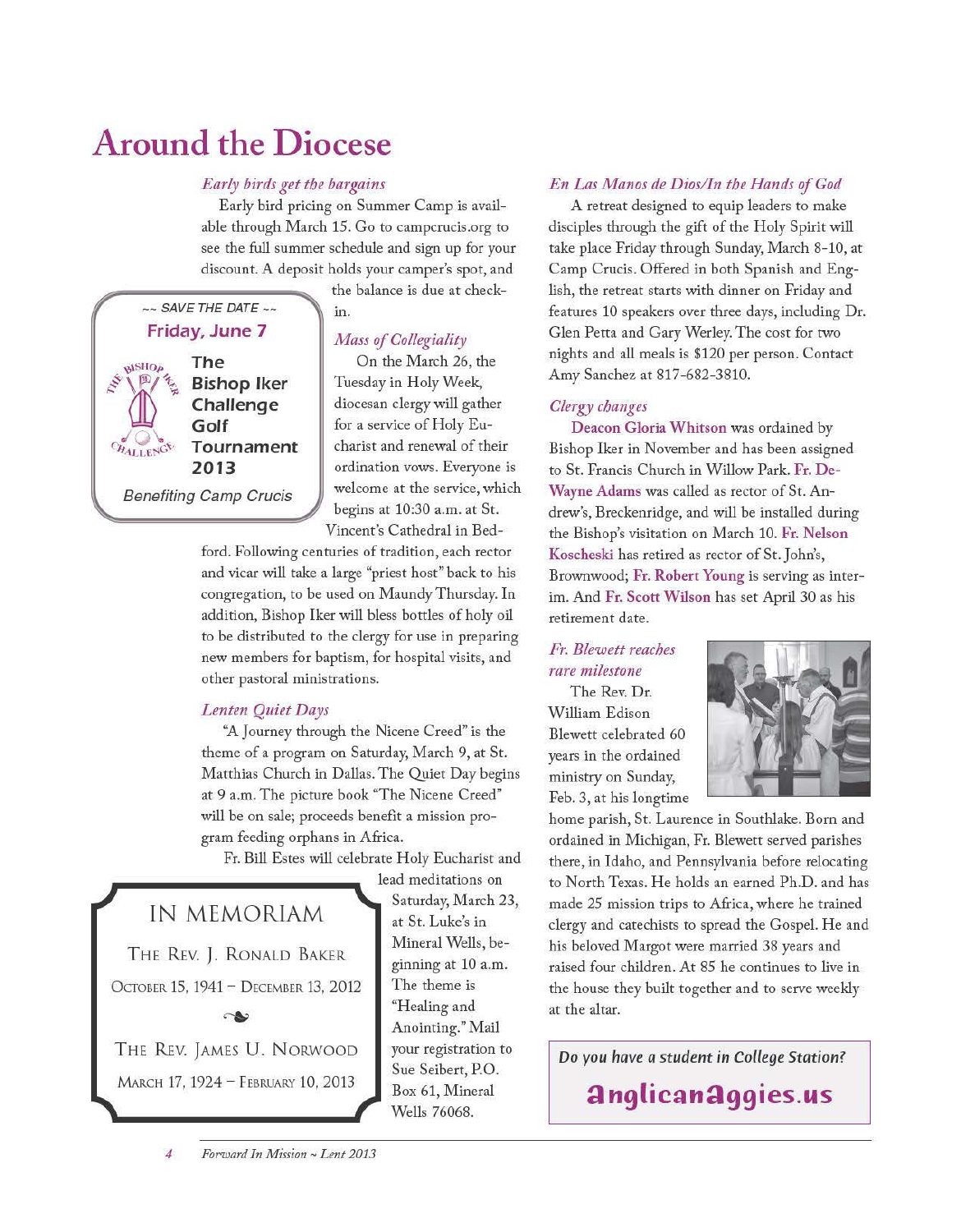

#### The Good News from La Gran Familia

La Gran Familia (LGF), the children's home we support in Northern Mexico, continues to grow and thrive in the village of Cuauhtémoc. The home is full. Currently 20 boys and 10 girls live there in a nurturing Christian environment. Thanks to many of you, as well as other donors, each child has the advantage of growing up in a loving home.

Goretti Lerma, the director of LGF, strives to provide avenues for individual success. For instance, a highly intelligent youngster is directed toward a college prep curriculum. (Several of the home's "graduates" are now in college!) Boys and girls who excel in art, sports, or dance are encouraged. If a child has learning differences, tutoring is arranged. Each youngster can excel and experience self-worth, which is so important for a future as responsible, productive citizens.

There are several ways to help LGF:

- Pray!
- · Sponsor a child through the St. Paul's Ministry Program. Find the details by going to www.fwworldmission.org; click on Diocesan Relationships.
- Participate in the Mother's Day Ingathering by making a donation in honor or in memory of a special woman in your life. This program kicks off in April. Your gift supports LGF and pairs well with flowers, jewelry, brunch, or a hand-drawn picture. Be on the lookout for information in your parish. Mother's Day is May 12!
- Pay them a visit! A small team is planning a trip during the first week in July.

# **Around the Diocese**

Goretti will be at St. Vincent's Cathedral in Bedford on Saturday, April 13. Please join members of the World Mission Committee for a light lunch and an opportunity to visit with her. You may RSVP to Barbara Hautanen, the chair of the Northern Mexico sub-committee, at bhautanen@sves.org.



The Order of St. Luke the Physician presents its 2013 North American Conference

## JOURNEY INTO HEALING

Wednesday through Saturday, June 5 - 8

at Southwestern Baptist Seminary, Fort Worth

The conference is open to everyone interested in healing or in being healed.

Four keynote addresses will be delivered by Judith McNutt, who is co-founder, with her husband Francis McNutt, of Christian Healing Ministries. The Rev. Dr. Jack Sheffield, North American director of OSL, will host the event.

Early registration (\$160 plus meals) ends March 15. Registration closes May 22. Cost includes workshops and other opportunities.

OSL2013.org · 214.708.4408

(Prayer requests may be submitted online.)

Public Lecture, Friday. June 7, at 6:30 p.m.

A CELEBRATION OF HEALING: ONE FLOCK, ONE SHEPHERD (Concerning the Messianic Jewish movement)

Guest speaker: Wayne Wilks, Jr., Ph.D. International Director of the Messianic Jewish **Bible Institute** 

Non-conference participants may reserve a seat by e-mailing registration@OSL2013.org.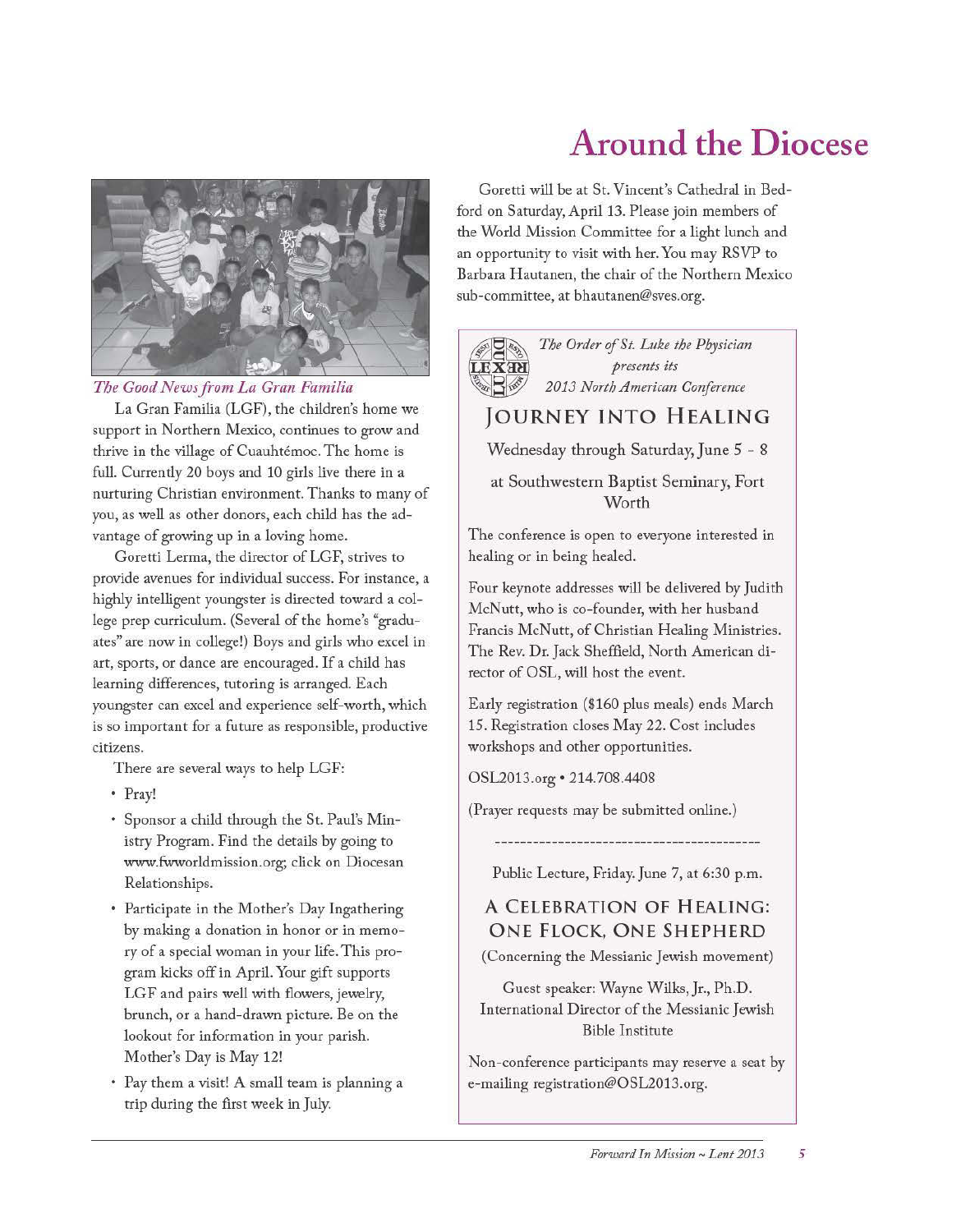## *Equipping the Saints* **Convention theme was music to an evangelist's ear**

*The theme Bishop Iker selected for our 30th Annual Diocesan Convention was "Lift High the Cross," the refrain from the stirring hymn by George William Kitchin.*

*The following remarks were delivered at that gathering by Fr. Scott Wilson, chair of the diocesan Evangelism Commission, in his appeal to the assembled delegates and clergy.*

Right Reverend Sir, ladies and gentlemen of convention:

Our theme today is

Lift High the Cross, the love of Christ proclaim until all the world adore His sacred name.

Why do we lift it high? So that everybody can see it. And how long will we hold the cross up? Until all the world adore His sacred name.

The work of evangelism is very much a part of



who we are, and we always want to remember that. I sometimes struggle when I'm here at convention, because there are so many things internal to our [diocesan] life that are so important, and yet if we spend all of our time in thinking about and talking about internal

matters, we loose sight of our mission.

The church is not a membership. It is a mission. It is not a place, it is always on the go.

Where is your mission? You know where it is. I won't take a lot of time standing here in front of you, but we are always wanting to go out. We are always needing to minister to the people who live next door, down the street, around town, wherever you go. On the bus, on the plane, at your vacation spot, always lifting high the cross.

And how do you do that? Our job as your Evangelism Commission is to accept your invitation. We will come into your parish, your mission. We



will come on a Saturday and be with you all day from 8:30 a.m. until 4 p.m. We will train you how to turn conversations around to Christian subjects. We will tell you how to tell your own personal testimony of your experience with Christ. We will teach you how to

*Fr. Wilson*

express the Christian faith in a nutshell and invite a person to accept the Christian faith and find salvation.

This lay evangelism training is called TELET. We will use role plays, we will use videos, we will use booklets and materials and speakers and have a really fun time. You'll have breakfast and lunch and you will go home knowing this much more about how to share your Christian faith, to lift high the cross, and keep the mission of the church in front of us. And that keeps us all alive.

What we need from you is a phone call. We will set a date, and then you begin to work at getting the people to come, and we will come and do everything else. The price is very low, the experience very good, the significance out of this world.

+++

*To host a TELET training, your church or ministry needs to provide meeting space and food for participants. The program leaders provide all materials. The training is ideal for a "working retreat" of your vestry, outreach team, youth group, etc. The cost is \$15 per person. For more, see http://www.fwepiscopal.org/telet.html.*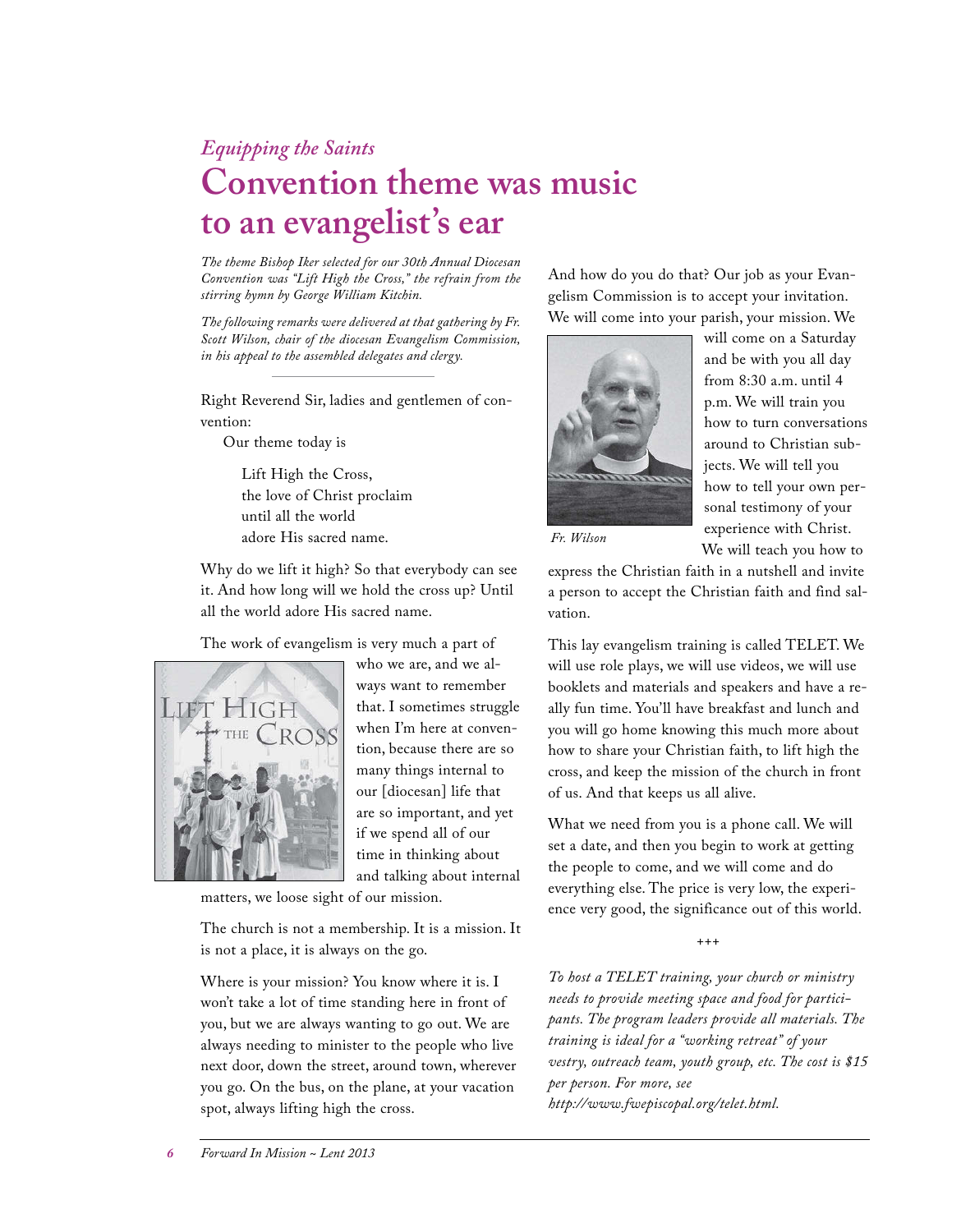### *Return to civilian ministry*

# **Deployment in Middle East and Africa caps 39 years of chaplaincy service**

In 2008, after 13 years as a rector in the diocese, Fr. Robert Young was recalled to active duty as a military chaplain. His first assignment was as Regimental Chaplain of the First Naval Construction Regiment in Iraq, supervising unit chaplains serving Navy Seabees, Marines, and Army Engineers at Al-Asad, Ramadi, Fallujah, and other locations in Al-Anbar Province. A year later his regiment deployed to Kandahar Province, Afghanistan. As the ranking chaplain on Kandahar NATO base, Fr. Young shared responsibility for providing Anglican services along with British, Canadian, and Australian priests.

His next assignment was as the Force Chaplain and Director of Religious Affairs for the Combined Joint Task Force, Horn of Africa, in the Republic of Djibouti. He thus became the only



forces chaplain of his rank be assigned to all three theaters of the Global War on Terrorism. CITF-HOA is made up of military personnel

armed

from all branches of the U.S. armed forces and a wide variety of European and African countries.

On this assignment, Fr. Young was responsible for military-to-military and key-leader engagements as well as the pastoral care of U.S. and allied personnel in an 18-country region. Under his leadership, the Religious Affairs Directorate worked with U.S. and foreign ambassadors, religious, mili-

tary, and civic leaders to institute initiatives for religious leader peace conferences, international chaplains' conferences, and the creation of chaplain corps among the armed forces of African countries. As a result of the overwhelming response to its outreach to the Muslim population to counter extremist terrorist groups in the region, the Directorate was cited by the U.S. Ambassador to Djibouti as "a huge catalyst for peace" in East Africa in a cable to the Secretary of State. Fr. Young received the Legion of Merit medal for his service with the Task Force.

With the completion of his tour of duty and his return to the U.S., Fr. Young retired from the Navy after almost 39 years as a commissioned officer in the active and reserve Army and Navy. At his retirement ceremony, the Very Rev. William Crary (also a former naval officer) gave the invocation and benediction, and Rear Admiral Jim Eckelberger acted as the senior officer. Fr. Young was presented with congratulatory letters from President Obama, President George W. Bush, and Governor Perry. He recently became a Life Member of the Veterans of Foreign Wars and the Disabled American Veterans.

Last fall Fr. Young returned to the diocese, in time to be welcomed back at the November diocesan convention. He and his wife, Liz, live in Grand Prairie, and he commutes to the University of Texas at Arlington for graduate courses. Bishop Iker has assigned him as interim rector of St. John's, Brownwood. In addition, he has been named as an assisting priest at St. Laurence Church in Southlake.

*Military chaplains deserve a special place in our prayers. Presently three other priests of this diocese serve in this capacity: Fr. William Cantrell and Fr. Jeffrey Logan are Naval chaplains; Fr. Michael Baumann serves in the Army. All are currently stationed in the U.S.*